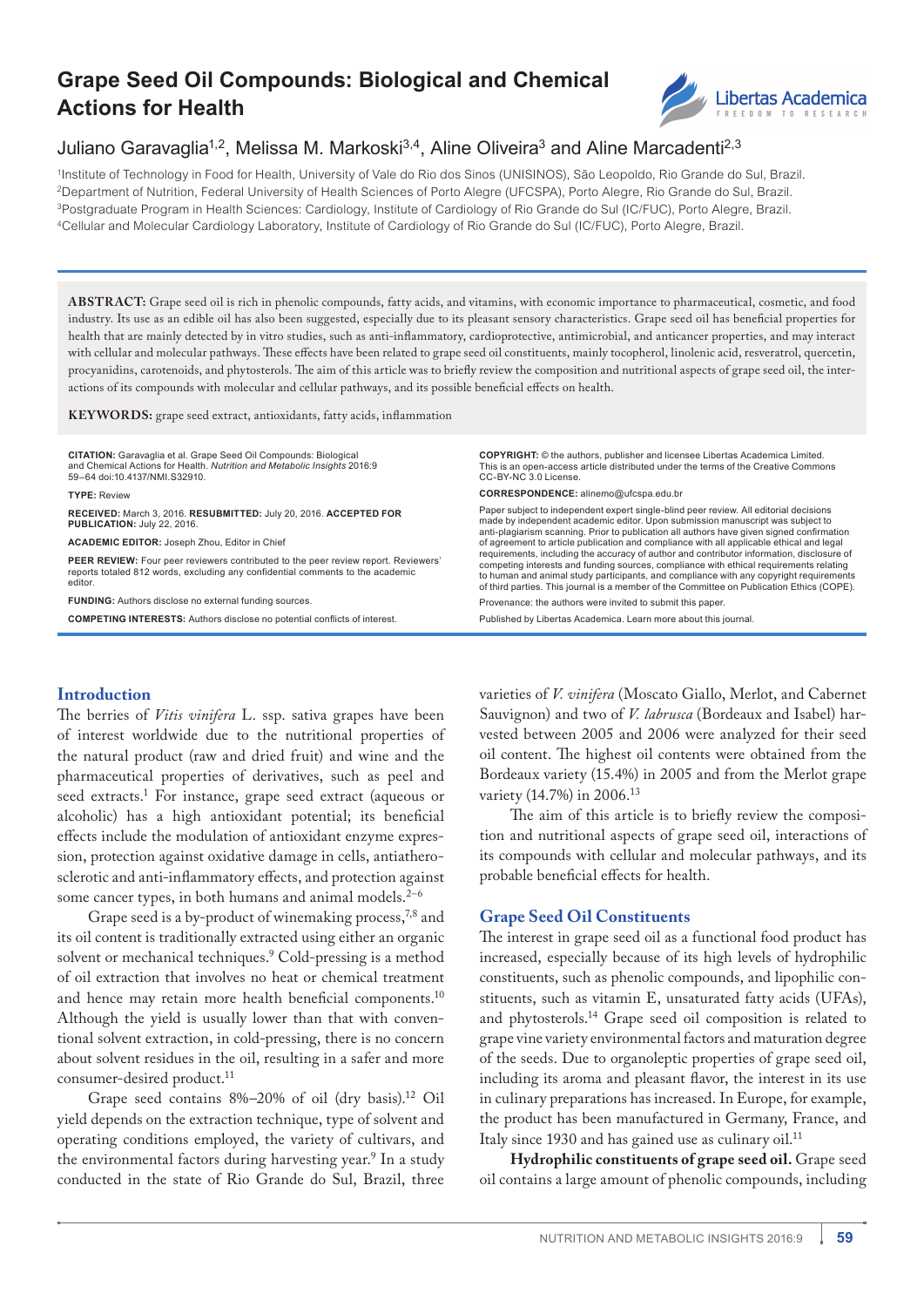flavonoids, carotenoids, phenolic acids, tannins, and stilbenes.9 It has also 59–360 mg of gallic acid equivalent/kg of phenols, which have been reported to be involved in a wide range of biological activities but are mostly known for their antioxidant properties.12 The main polyphenols identified in grape seed oil are catechins, epicatechins, trans-resveratrol, and procyanidin B1.15,16 The total amount of polyphenols, extracted from grape seed oil by cold-pressing method, is about 2.9 mg/kg, and minor amounts of catechin, epicatechin (1.3 mg/kg each), and trans-resveratrol (0.3 mg/kg) have been detected.16

However, considering the total amount of phenolic compounds, the content of polyphenols in grape seed oil is very low (0.013%–0.019% of total phenolic compounds). The low solubility of clear (filtered) oil in grape seed oil production could be attributed to the hydrophilic nature of polyphenols in oil.12 In contrast, the (unfiltered) turbid oil, obtained after the oil recovery process (press residue), exhibited high amounts of polyphenols, and these sediments are a rich source of polyphenolic compounds with antioxidant activity.16

**Lipophilic constituents of grape seed oil.** Regarding the fatty acid (FA) composition, linoleic acid (LIA) is the most abundant FA in cold-pressed grape seed oils, contributing to between 66.0% and 75.3% of total FA.7

LIA belongs to the group of polyunsaturated FA (PUFA),<sup>8</sup> and it has been related to the promotion of human health.15 Grape seed oil has a high content of PUFA, in the range of 85%–90%.11 Oleic acid, a monounsaturated FA (MUFA), is also largely found in grape seed oil, and saturated fatty acids (SFAs) are present in lower quantities. Each grape variety and its oil have a different FA composition;<sup>11,17-19</sup> Table 1 shows the FA composition of grape (*V. vinifera* L.) seed oil in comparison with other fats.

Each type of oil has a characteristic tocopherol and tocotrienol content. In addition to exhibiting vitamin E activity, tocopherols occur in seed oils, such as  $\alpha$ -,  $\beta$ -,  $\gamma$ -, and δ-tocopherol, with γ-tocopherol as one of the most potent antioxidants.20 Grape seed oils are richer in tocotrienols (unsaturated forms of vitamin E) than tocopherols though, among which γ-tocotrienol is the most abundant, followed by  $\alpha$ -tocotrienol.<sup>21</sup>  $\alpha$ -tocopherol and γ-tocotrienol have been reported to show the highest variability between grape varieties. In a study with grape seed oils from 10 traditional Portuguese varieties, it was found that Marufo has the highest concentration of both compounds.<sup>21</sup>

Grape seed oil has a great content of vitamin E, ranging from 1 to 53 mg per 100 g of oil,<sup>11,20</sup> and 148–358  $\alpha$ -tocopherol equivalents,<sup>21</sup> which is higher than that of soybean oil and olive oil. In addition to the type of grape, vitamin E content in grape seed oil also depends on environmental cultivation conditions.11,22

Vitamin E contributes to the beneficial effects of grape seed oil, because of its high antioxidant activity<sup>8</sup> and neuroprotective and antitumoral properties.<sup>21</sup> For this reason, the use of



**Table 1.** Fatty acid compositions\* of grape (*V. vinifera* L.) seed oil and other fats.18

| <b>FATTY ACIDS</b>  | <b>GRAPE</b><br><b>SEED OIL</b> | <b>OLIVE</b><br>OIL | <b>SUNFLOWER</b><br>OIL | <b>COCONUT</b><br>OIL |
|---------------------|---------------------------------|---------------------|-------------------------|-----------------------|
| C6:0                | nd                              | nd                  | nd                      | 0.52                  |
| C8:0                | 0.01                            | nd                  | nd                      | 7.6                   |
| C10:0               | nd                              | nd                  | nd                      | 5.5                   |
| C12:0               | 0.01                            | nd                  | 0.02                    | 47.7                  |
| C14:0               | 0.05                            | nd                  | 0.09                    | 19.9                  |
| C15:0               | 0.01                            | nd                  | nd                      | nd                    |
| C16:0               | 6.6                             | 16.5                | 6.2                     | nd                    |
| C17:0               | 0.06                            | nd                  | 0.02                    | nd                    |
| C18:0               | 3.5                             | 2.3                 | 2.8                     | 2.7                   |
| C20:0               | 0.16                            | 0.43                | 0.21                    | nd                    |
| C22:0               | nd                              | 0.15                | nd                      | nd                    |
| $C16:1(n-7)$        | 0.08                            | 1.8                 | 0.12                    | nd                    |
| C17:1 (n-7)         | nd                              | nd                  | nd                      | nd                    |
| C18:1 cis (n-9)     | 14.3                            | 66.4                | 28.0                    | 6.2                   |
| $C18:1$ trans (n-9) | nd                              | nd                  | nd                      | nd                    |
| $C20:1(n-9)$        | 0.40                            | 0.30                | 0.18                    | nd                    |
| $C18:2$ cis $(n-6)$ | 74.7                            | 16.4                | 62.2                    | 1.6                   |
| $C18:3(n-3)$        | 0.15                            | 1.6                 | 0.16                    | nd                    |
| $C18:3(n-6)$        | nd                              | nd                  | nd                      | nd                    |
| <b>SFAs</b>         | 10.4                            | 19.4                | 9.4                     | 92.1                  |
| <b>MUFAs</b>        | 14.8                            | 68.2                | 28.3                    | 6.2                   |
| <b>PUFAs</b>        | 74.9                            | 18.0                | 62.4                    | 1.6                   |
| n-3 PUFAs           | 0.2                             | 1.6                 | 0.2                     | 0.0                   |
| n-6 PUFAs           | 74.7                            | 16.4                | 62.2                    | 1.6                   |

**Note:**\*Data are expressed as percentages of total fatty acid methyl esters (FAMEs).

**Abbreviations:** nd, not determined; SFAs, saturated fatty acids; MUFAs, monounsaturated fatty acids; PUFAs, polyunsaturated fatty acids.

grape seed oils has been suggested to delay the aging process and prevent the occurrence of some chronic diseases.

Other lipophilic constituents largely found in grape seed oil are phytosterols, which may prevent the release of proinflammatory mediators by oxidized low-density lipoproteinstimulated macrophage during oxidative stress and eicosanoid synthesis.11,23 Table 2 shows the phytosterol content of grape seed oil.

#### **Grape Seed Compounds and Bioactivity**

Superoxide, hydrogen peroxide, and hydroxyl radicals are common reactive oxygen species (ROS). These ROS are physiologically produced to act as signaling molecules that assist the immune system and homeostasis regulation. This mechanism is controlled by antioxidant enzymes such as catalase, glutathione peroxidase, and superoxide dismutase. An excessive ROS production leads to an imbalance between antioxidants and ROS, characterized by an oxidative stress,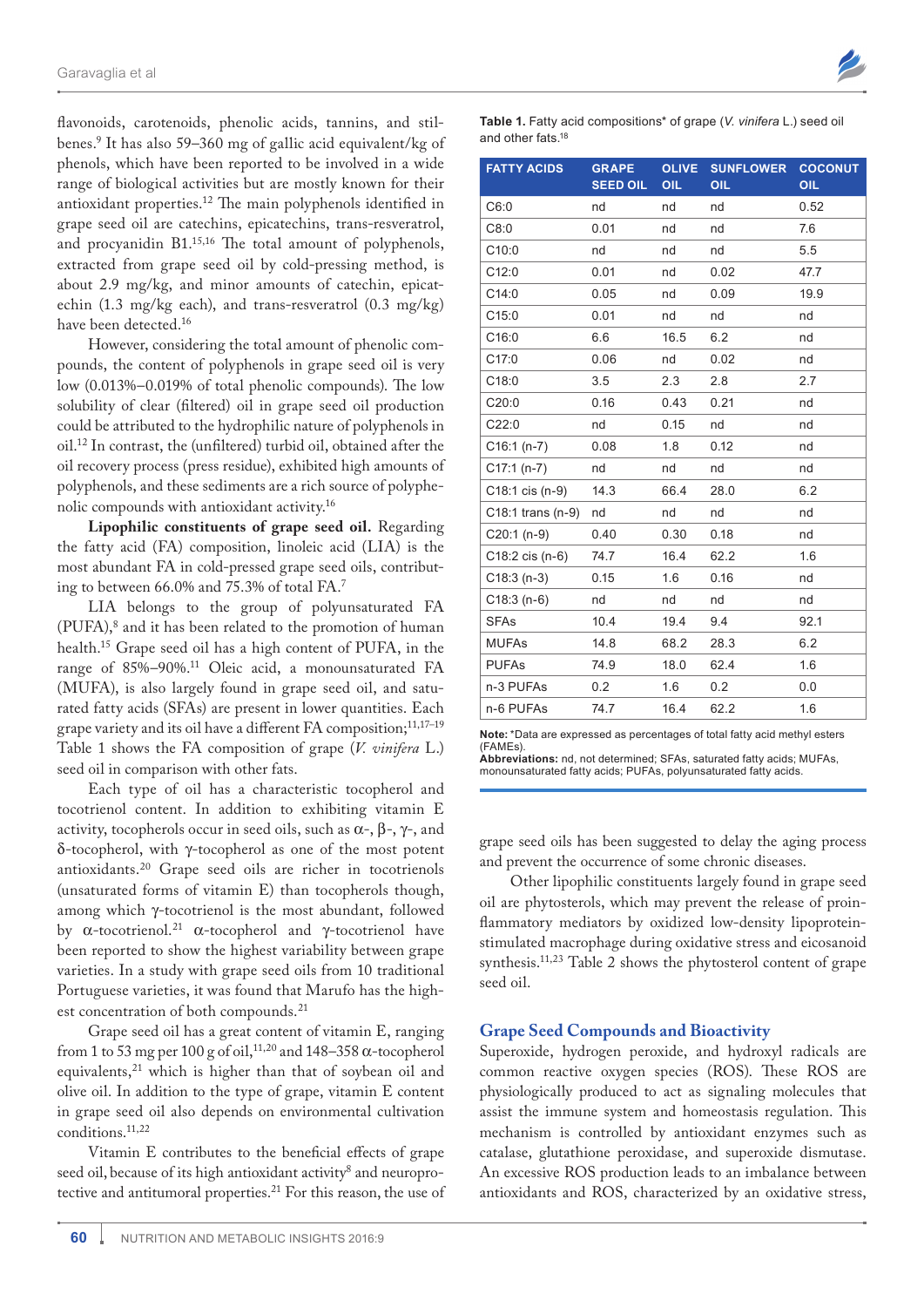| <b>PHYTOSTEROLS</b>                | mg/kg/OIL     |  |  |
|------------------------------------|---------------|--|--|
| Cholesterol                        | $nd - 0.10$   |  |  |
| Cholestanol                        | nd            |  |  |
| <b>Brassicasterol</b>              | $0.6 - 0.9$   |  |  |
| 2,4 methylencholesterol            | $nd - 0.18$   |  |  |
| Campesterol                        | $0.1 - 9.3$   |  |  |
| Campestanol                        |               |  |  |
| Stigmasterol                       | $10.2 - 10.8$ |  |  |
| $\Delta$ -7 campesterol            | $0.16 - 0.27$ |  |  |
| $\triangle$ -5 2,3 stigmastadienol |               |  |  |
| Clerosterol                        | $0.90 - 0.94$ |  |  |
| $\beta$ -sitosterol                | 66.6-67.4     |  |  |
| Sitostanol                         | $3.92 - 4.70$ |  |  |
| $\Lambda$ -5 avenasterol           | 1.98-2.09     |  |  |
| $\Delta$ -5 2,4 stigmastadienol    | $0.41 - 0.47$ |  |  |
| $\Delta$ -7 estigmastenol          | $1.99 - 2.30$ |  |  |
| $\Lambda$ -7 avenasterol           | $0.98 - 1.10$ |  |  |
| Abbreviation: nd, not determined.  |               |  |  |

which is related to cancer, type 2 diabetes mellitus (T2DM), pulmonary and cardiovascular diseases, and degenerative illnesses.24,25,28 Therefore, grape and its by-products contain different phenolic compounds such as resveratrol, quercetin, procyanidins, and others, with anti-inflammatory and antioxidant capabilities.<sup>26</sup>

**Antioxidant capacity of grape seed oil.** The most notable bioactive property of phenolic compounds is their antioxidative capacity. This property has been widely studied in grape seed extracts whose compounds are capable of scavenging ROS and inhibiting lipid oxidation.<sup>27</sup> Xia et al<sup>26</sup> compared the antioxidant capacity of grape and its by-products, including leaves, skin, wine, and seeds. The highest antioxidant capacity, measured by oxygen radical absorbance capacity assay, was found in grape seeds (42.18 mmol of Trolox equivalent/g). This high antioxidant capacity is related to the high content of gallic acid, catechin, epicatechin, procyanidins, and proanthocyanidins in grape seed and seed oil<sup>28</sup> and may be a result of the synergistic combination of these phenolic compounds.<sup>29</sup>

The biological mechanism underlying the antioxidant property is associated with the removal of free radicals, mainly hydroxyl radical, and chelation of metals, which influence cell signaling and functioning of the immune system.30 This is of particular importance when considering the capacity of grape seed extract to attenuate oxidative stress<sup>31</sup> and decrease lowdensity lipoprotein (LDL) levels,<sup>32</sup> and thereby reduce the inflammatory process related to some diseases.

Defatted milled grape seed, a wine by-product obtained from the oil extraction of grape seed, has been shown to protect the cell membrane from oxidative damage and consequently prevent protein and lipid oxidation.<sup>33</sup>

**The anti-inflammatory effect of grape seed oil.** Chronic diseases, which may be associated with increased mortality and morbidity rates worldwide, are generally accompanied by inflammation processes, which are often difficult to control with available therapies and interventions. In this context, the consumption of nutrients with anti-inflammatory capabilities would be beneficial in the treatment of chronic diseases. Olas et al34 observed that grape seed oil decreased platelet adhesion in vitro, showing more effectiveness than pure resveratrol. This result, along with that reported by Sano et al,  $32$  showing a reducing effect of grape seed extract on oxidized LDL in 61 healthy subjects, suggests a cardioprotective potential of grape seed oil. The polyphenols present in grape seed oil are able to inhibit the release of arachidonic acid (AA), responsible for the production of leukotrienes and prostaglandins, which in turn activates the inflammatory response.<sup>35</sup>

Muscadine grape (*Vitis rotundifolia* Michx.) seed oil (MGSO) contains high amounts of α- and γ-tocotrienol (mean of 40.1 and 50.8 mg, respectively, for each 100 g of oil) with minor seasonal changes.<sup>36</sup> In the study by Zhao et al,<sup>36</sup> differentiating primary human adipose-derived stem cells (hASCs) were treated with MGSO and tocotrienol rich fraction (TRF) from MGSO, and then compared with rice bran and olive oils. The accumulation of triglyceride was significantly lower in MGSO-treated hASCs when compared with rice bran and olive oils. The MGSO-derived TRF treatment significantly reduced mRNA and protein expression related to adipogenesis, such as peroxisome proliferator-activated receptor gamma and adipocyte protein 2 in hASCs. The LPSinduced proinflammatory gene expression in human adipocytes and cytokine (IL-6 and IL-8) secretion to the medium was also reduced by MGSO-derived TRF treatment. Thus, MGSO may constitute a dietary strategy to attenuate obesity (by attenuating the formation of new adipose cells) and its associated adipose inflammation.

**The role of grape seed oil in cell cycle control.** Some phenolic compounds of grape seed oil have anticancer activities and act in cell cycle modulation,<sup>37</sup> being cytotoxic to tumor cells without compromising healthy cells.38 Proanthocyanidins are polymers of flavan-3-ol with antiproliferative effect on cancer cells.39 The suggested biological mechanisms are attenuation of pro-angiogenic factor expression, such as the vascular endothelial growth factor and angiopoietins,<sup>37</sup> and the inactivation of phosphoinositide 3-kinase (PI3K)/protein kinase B (PKB) signaling pathway, leading to the induction of apoptosis of colon cancer cells.<sup>38</sup> Cheah et al<sup>40</sup> also showed that the low molecular weight procyanidins, present in ripe grape seeds, increased the toxicity of the chemotherapeutic agent 5-fluorouracil on these cells, suggesting that these components may be used as a supplement in the treatment of colon cancer.

Still experimentally, in cancer, grape seed oil has been evaluated as a nanocarrier, since the development of nanodosage forms of phytochemicals may represent a significant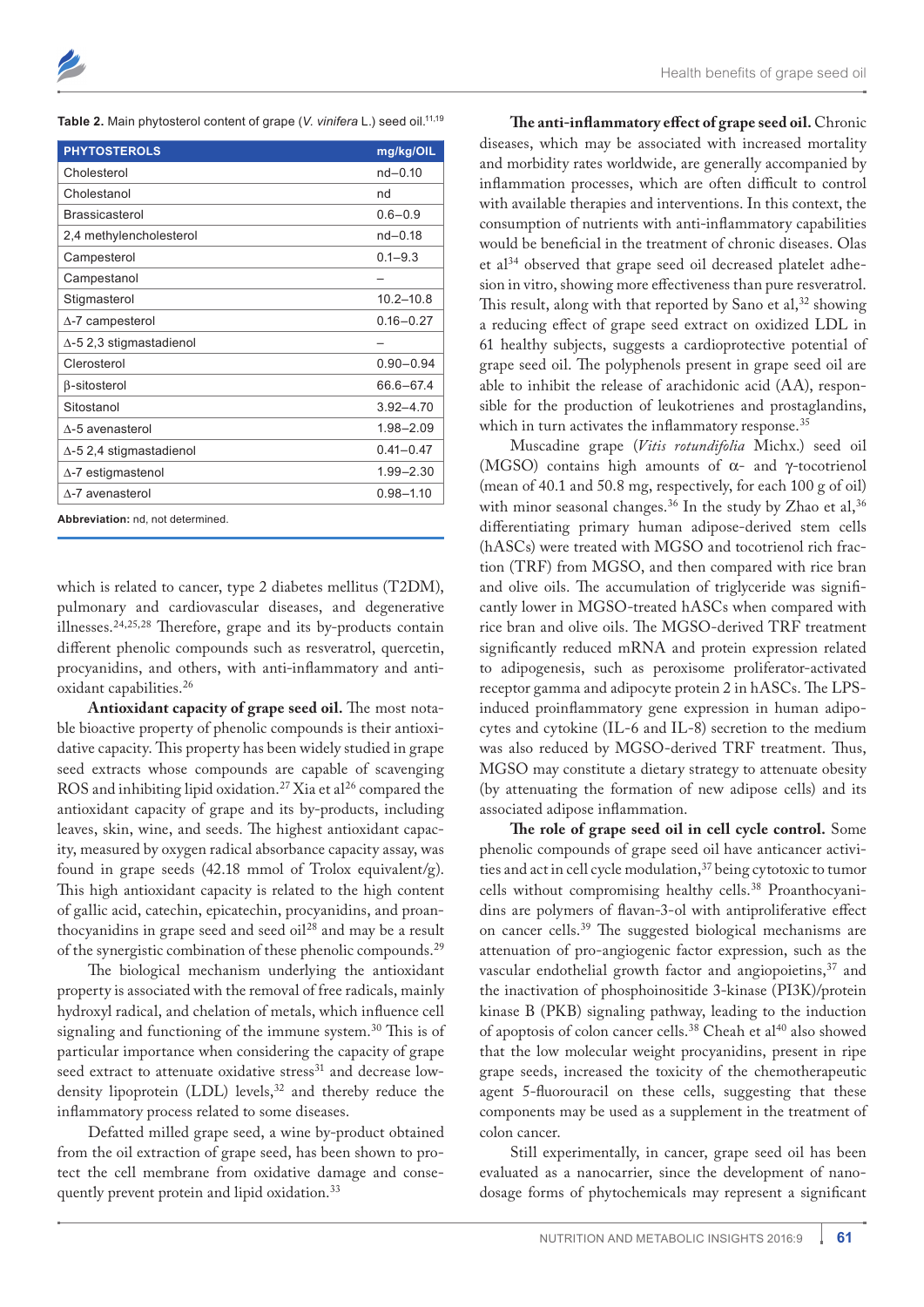progress in the field of biomedical research. The effectiveness of lipid nanocarriers based on natural oils (grape seed oil and laurel leaf oil) in counteracting free radicals and combating certain tumor cells was evaluated between two tumor cells, MDA-MB 231 and HeLa cell lines, and two normal cells, L929 and B16 cell lines. In this study, nanocarriers based on a combination of grape seed and laurel leaf oils showed a capacity to scavenge about 98% of oxygen free radicals. A drastic decrease in tumor cell proliferation was detected with a dose of nanocarriers of 5 mg/mL even in the absence of an antitumor drug (about 50% viability for MDA-MB 231 cell line and 60% viability for HeLa cell line). Comparing the survival profile of normal and tumor cells exposed to a 2.5 mg/mL dose of lipid nanocarriers, a death rate of 20% was shown for normal B16 cells, while the MDA-MB 231 and HeLa tumor cells exhibited a 40% death rate. Thus, lipid nanocarriers based on grape seed oil in association with laurel leaf oil could be a candidate to reduce the delivery system toxicity and may significantly improve the therapeutic efficacy of antitumor drugs in clinical applications.41 Some authors suggest that the diversity of bioactive compounds from grape seed and laurel oils may be responsible for the antitumor activity exerted by lipid nanocarriers, resulting from multiple cellular events and mechanisms (eg, antioxidant activity, induction of cell cycle arrest and apoptosis, modulation of antioxidant enzymes, etc.).<sup>42,43</sup>

**Antimicrobial features of grape seed oil.** Grape seed oil has also a toxicity effect on some pathogens, suggesting an antimicrobial feature. In fact, the oil extracted from grape seeds had an inhibitory effect on the growth of *Staphylococcus aureus* and *Escherichia coli*. 44,45 The antimicrobial activity displayed by phenolic compounds, such as resveratrol, involves the induction of oxidative damage to bacterial membrane, especially *E. coli*, without affecting the host cells. These findings suggest that the use of resveratrol would aid traditional therapies in which antibiotics are ineffective.<sup>46</sup>

Although the process of oil extraction from grape seeds may reduce to half its antioxidant capacity, other grape products, such as grape juice, wine, seed, and seed extract could be used as dietary supplements for their antioxidant properties.26 As previously mentioned, the phenolic compounds present in the grape seed extract exert not only antioxidant activity but also antimicrobial, anticancer, cardioprotective, and antiaging effects.

Thus, these observations, primarily based on in vitro studies, in which different cells are incubated with grape seed oil and tested for different properties, have been extended to clinical and preclinical tests, exploring the potential therapeutic use of grape seed oil.

#### **Grape Seed Oil and Translation**

Although the benefits of grape seed extract are well recognized, little is known about the use of grape seed oils in human health. Even in animal models, results may be conflicting regarding health outcomes, and in humans, results may be different from those obtained in experimental (cell cultures and animal models) studies.

**Preclinical tests.** Thorn grape (*Vitis davidii* Foex.) seed oil (TGSO) has shown antiapoptotic effects on pancreatic β-cells in murine models. TGSO (87.02% UFAs) significantly reduced rattus pancreatic β-cell line RIN-m5F apoptosis and prevented insulin secretion impaired by high glucose levels. The expressions of proapoptotic genes such as inducible nitric oxide synthase (iNOS), Caspase-3, ATF-3, JNK, p38, and Fas were downregulated while the antiapoptotic genes Akt and Bcl-2/Bax were upregulated after TGSO treatment. The seed oil protective activity may be linked to mitochondrial pathway, endoplasmic reticulum stress pathway, and Fas signal pathway, suggesting that it may be an alternative, nonpharmacological treatment against T2DM.47

Although the polyphenols present in grape seeds are able to inhibit the release of AA, PUFAs may be converted into AA, and grape seed oil is considered an important LIA source. In small amounts, eicosanoids derived from AA are biologically active; however, when produced in large amounts, they may contribute to thrombus and atheroma formation, inflammatory disorders, and cell proliferation. Thus, excessive supplementation with grape seed oil could change the AA status from a physiologic condition to a prothrombotic and proinflammatory state.48,49

In fact, FA from grape seed oil may be a potent prooxidative agent<sup>50,51</sup> when compared with other fats such as olive oil (source of oleic acid). Stroke-induced Wistar rats were fed a diet containing 7% of commercial oils for 35 days. Grape seed oil showed a pro-oxidative and proinflammatory effect, by increasing the liberation of arachidonate and its transformation into prostaglandins. Olive oil diet was protective in terms of redox homeostatic balance, minor increases in lipid and protein damage, protective activation of nitric oxide synthase (NOS) in penumbra neurons, and apoptosis (caspase-3, milli- and microcalpains).<sup>52</sup> In another study, male Wistar rats were fed for 60 days on the same basal diet plus olive oil or grape seed oil, and the lipid FA composition of liver, enzymatic and nonenzymatic components of the antioxidant defense system, and the activity of enzymes involved in lipid metabolism were evaluated. The grape seed oil group showed significantly increased oxidative stress biomarkers, and the enzymatic and nonenzymatic components of the antioxidant defense system were increased in the olive oil group.<sup>53</sup>

In addition, pretreatment with grape seed oil exerted a neuroprotective effect against CCl4-induced brain injury in γ-irradiated rats, which was attributed to the ability of grape seed oil to scavenge free radicals, suppress inflammatory responses, improve the activity of antioxidant enzymes, and inhibit the xanthine oxidase and iNOS gene expression levels.54 It has also been demonstrated that grape seed oil exhibits protective effects on CCl4-induced acute liver injury in γ-irradiated rats due to its antioxidant, anti-inflammatory, and antiapoptotic activities.<sup>55</sup>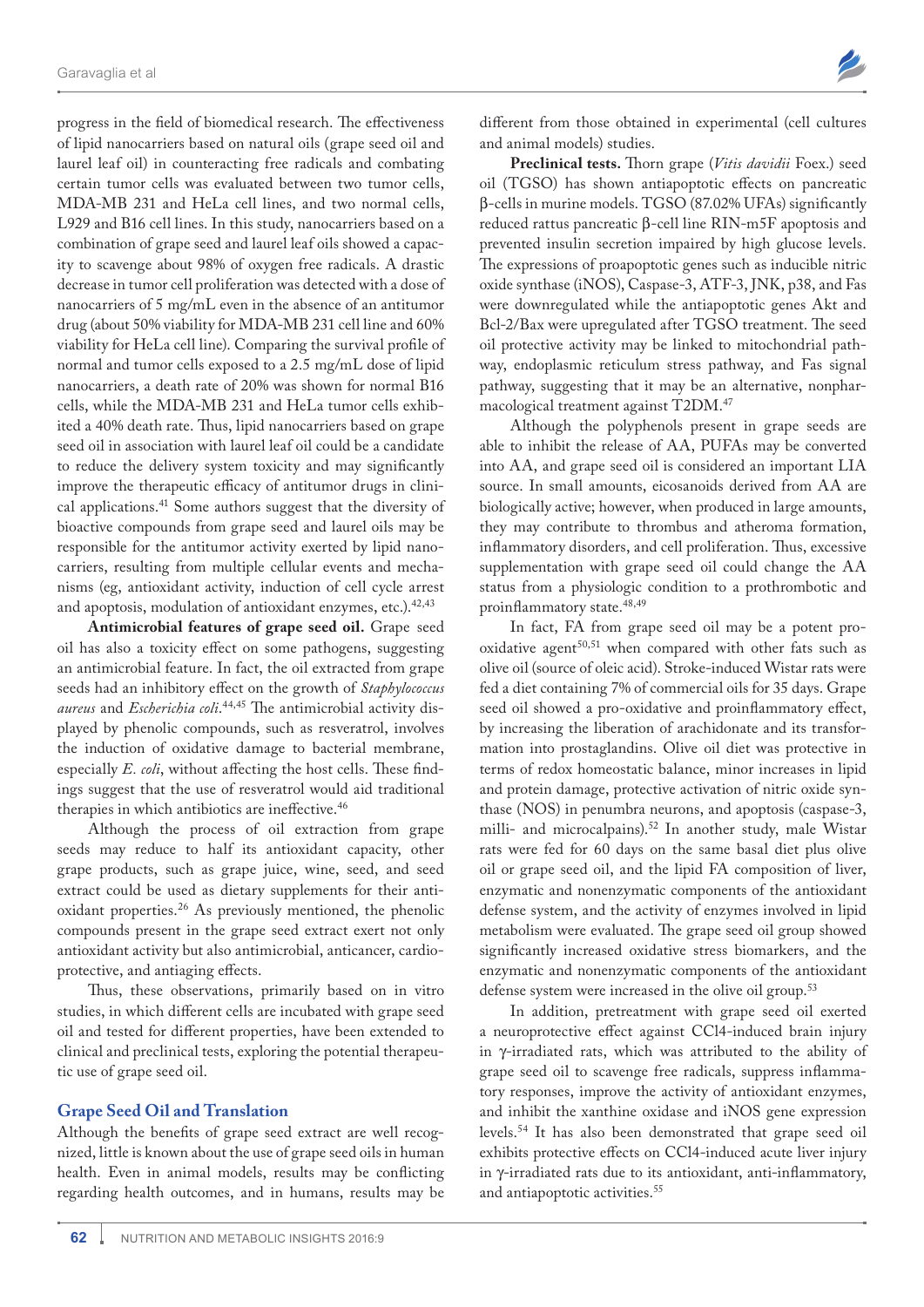In an experimental study,<sup>56</sup> long-term intake of a high-fat diet with grape seed oil resulted in increased leptin expression and high total cholesterol and high-density lipoprotein cholesterol (HDL-c) levels, suggesting that the leptin changes and the atherogenic impact of the oil may be related to an excessive, chronic consumption of fat. Thus, the deleterious effects of grape seed oil (PUFA)-derived eicosanoids have not been well established and may have an interaction with other lipids and/

or components of daily diet. **Studies in humans.** In 35,239 male participants of the VITamins and Lifestyle (VITAL) cohort, a study designed to investigate the associations of the use of vitamin, mineral, and specialty supplements with cancer risk, the regular use of grape seed extract was associated with a 41% (hazard ratio, 0.59; 95% confidence interval, 0.40–0.86) reduced risk of total prostate cancer.5 On the other hand, different from experimental study results,<sup>38,40</sup> there was no significant association between the use of grape seed supplement and colorectal cancer or lung cancer in the same population.57 The use of grape seed oil as a protective agent against cancer was not evaluated in the VITAL study.

In humans, the effects of grape seed oil consumption on inflammation and insulin resistance were evaluated in overweight/obese women.<sup>58</sup> The subjects  $(n = 44)$  were randomly assigned into two groups, grape seed oil (consuming 15% of daily energy from grape seed oil) and sunflower oil (consuming 15% of energy from sunflower oil), through a weight loss diet for eight weeks. Homeostatic model assessment of insulin resistance scores, ultrasensitive C-reactive protein (us-CRP), and  $TNF-\alpha$  decreased in the grape seed oil group, but only us-CRP was significantly lower than the sunflower oil group after the intervention ( $P < 0.03$ ). Since both groups were submitted to weight loss diets, it was not possible to confirm if grape seed oil exerted beneficial effects on body weight. Grape seed oil also showed a decrease of 8.4% ± 1% in platelet aggregation when compared with the peanut oil (rich in oleic FA) consumption, which decreased aggregation by  $10.4\% \pm 1\%$ .<sup>59</sup>

Nash<sup>60</sup> observed that the consumption of up to 45 g/day of grape seed oil seemed to increase HDL-c by 13% and reduce LDL-cholesterol levels by 7% in humans. In animal models, however, there are conflicting results regarding changes in serum, muscular, and hepatic lipid profile<sup>8,61,62</sup> after the use of grape seed oil. Well-designed, randomized clinical trials are needed to evaluate the effects of grape seed oil on lipid profile in humans.

## **Conclusion**

Grape seed oil is a by-product of winemaking industry, with good benefits to human health. Numerous in vitro and in vivo evidences suggest cardioprotective and anticancer effects of grape seed oil. However, the amounts of lipophilic and hydrophilic grape seed oil constituents with cardioprotective, antiinflammatory, and anticancer activities are small, requiring the consumption of a large amount of oil for beneficial effects to be achieved. With respect to clinical studies, most studies

have an observational design and involve small sample sizes, and thus, caution must be exercised in the interpretation of the results. Further studies are needed on the beneficial effects of grape seed oil on human health and its use as an adjuvant agent in the prevention and treatment of chronicle diseases.

# **Author Contributions**

Contributed to the writing of the manuscript, made critical revisions, and approved the final version: JG, MMM, AO, and AM. All authors reviewed and approved of the final manuscript.

#### **REFERENCES**

- 1. Bail S, Stuebiger G, Krist S, Unterweger H, Buchbauer G. Characterisation of various grape seed oils by volatile compounds, triacylglycerol composition, total phenols and antioxidant capacity. *Food Chem*. 2008;108(3):1122–1132.
- 2. Puiggros F, Llópiz N, Ardévol A, Bladé C, Arola L, Salvadó MJ. Grape seed procyanidins prevent oxidative injury by modulating the expression of antioxidant enzyme systems. *J Agric Food Chem*. 2005;53(15):6080–6086.
- 3. Vinson JA, Mandarano MA, Shuta DL, Bagchi M, Bagchi D. Beneficial effects of a novel IH636 grape seed proanthocyanidin extract and a niacinbound chromium in a hamster atherosclerosis model. *Mol Cell Biochem*. 2002; 240(1–2):99–103.
- 4. Wang YJ, Thomas P, Zhong JH, et al. Consumption of grape seed extract prevents amyloid-beta deposition and attenuates inflammation in brain of an Alzheimer's disease mouse. *Neurotox Res*. 2009;15(1):3–14.
- 5. Brasky TM, Kristal AR, Navarro SL, et al. Specialty supplements and prostate cancer risk in the VITamins and Lifestyle (VITAL) cohort. *Nutr Cancer*. 2011;63(4):573–582.
- 6. Pérez C, Ruiz del Castillo ML, Gil C, Blanch GP, Flores G. Supercritical fluid extraction of grape seeds: extract chemical composition, antioxidant activity and inhibition of nitrite production in LPS-stimulated Raw 264.7 cells. *Food Funct*. 2015;6(8):2607–2613.
- 7. Lutterodt H, Slavin M, Whent M, Turner E, Yu LL. Fatty acid composition, oxidative stability, antioxidant and antiproliferative properties of selected coldpressed grape seed oils and flours. *Food Chem*. 2011;128(2):391–399.
- 8. Shinagawa FB, Santana FC, Mancini-Filho J. Effect of cold pressed grape seed oil on rats biochemical markers and inflammatory profile. *Rev Nutr*. 2015; 28(1):65–76.
- 9. Duba KS, Fiori L. Supercritical  $\text{CO}_2$  extraction of grape seed oil: effect of process parameters on the extraction kinetics. *J Supercrit Fluids*. 2015;98:33–43.
- 10. Parry J, Hao Z, Luther M, et al. Characterization of cold-pressed onion, parsley, cardamom, mullein, roasted pumpkin, and milk thistle seed oils. *J Am Oil Chem Soc*. 2006;83:847–854.
- 11. Shinagawa FB, Santana FC, Torres LRO, et al. Grape seed oil: a potential functional food? *Food Sci Technol (Campinas)*. 2015;35(3):399–406.
- 12. Rombaut N, Savoire R, Thomasset B, et al. Optimization of oil yield and oil total phenolic content during grapeseed cold screw pressing. *Ind Crops Prod*. 2015;63:26–33.
- 13. Agostini F, Bertussi RA, Agostini G, Atti Dos Santos AC, Rossato M, Vanderlinde R. Supercritical extraction from vinification residues: fatty acids, α-tocopherol, and phenolic compounds in the oil seeds from different varieties of grape. *Scientific World Journal*. 2012;2012:790486.
- 14. Karaman S, Karasu S, Tornuk F, et al. Recovery potential of cold press byproducts obtained from the edible oil industry: physicochemical, bioactive, and antimicrobial properties. *J Agric Food Chem*. 2015;63(8):2305–2313.
- 15. Rombaut N, Savoire R, Thomasset B, et al. Grape seed oil extraction: interest of supercritical fluid extraction and gas-assisted mechanical extraction for enhancing polyphenol co-extraction in oil. *Comptes Rendus Chimie*. 2014;17:284–292.
- 16. Maier T, Schieder A, Kammerer DR, et al. Residues of grape (*Vitis vinifera* L.) seed oil production as a valuable source of phenolic antioxidants. *Food Chem*. 2009;112:551–559.
- 17. Lachman J, Hejtmánková A, Taborsky J, et al. Evaluation of oil content and fatty acid composition in the seed of grapevine varieties. *Food Sci Technol*. 2015;63:620–625.
- 18. Orsavova J, Misurcova L, Ambrozova JV, Vicha R, Mlcek J. Fatty acids composition of vegetable oils and its contribution to dietary energy intake and dependence of cardiovascular mortality on dietary intake of fatty acids. *Int J Mol Sci*. 2015;16(6):12871–12890.
- 19. Navas PB. Chemical composition of the virgin oil obtained by mechanical pressing form several grape seed varieties (*Vitis vinifera* L.) with emphasis on minor constituents. *Arch Latinoam Nutr*. 2009;59(2):214–219.